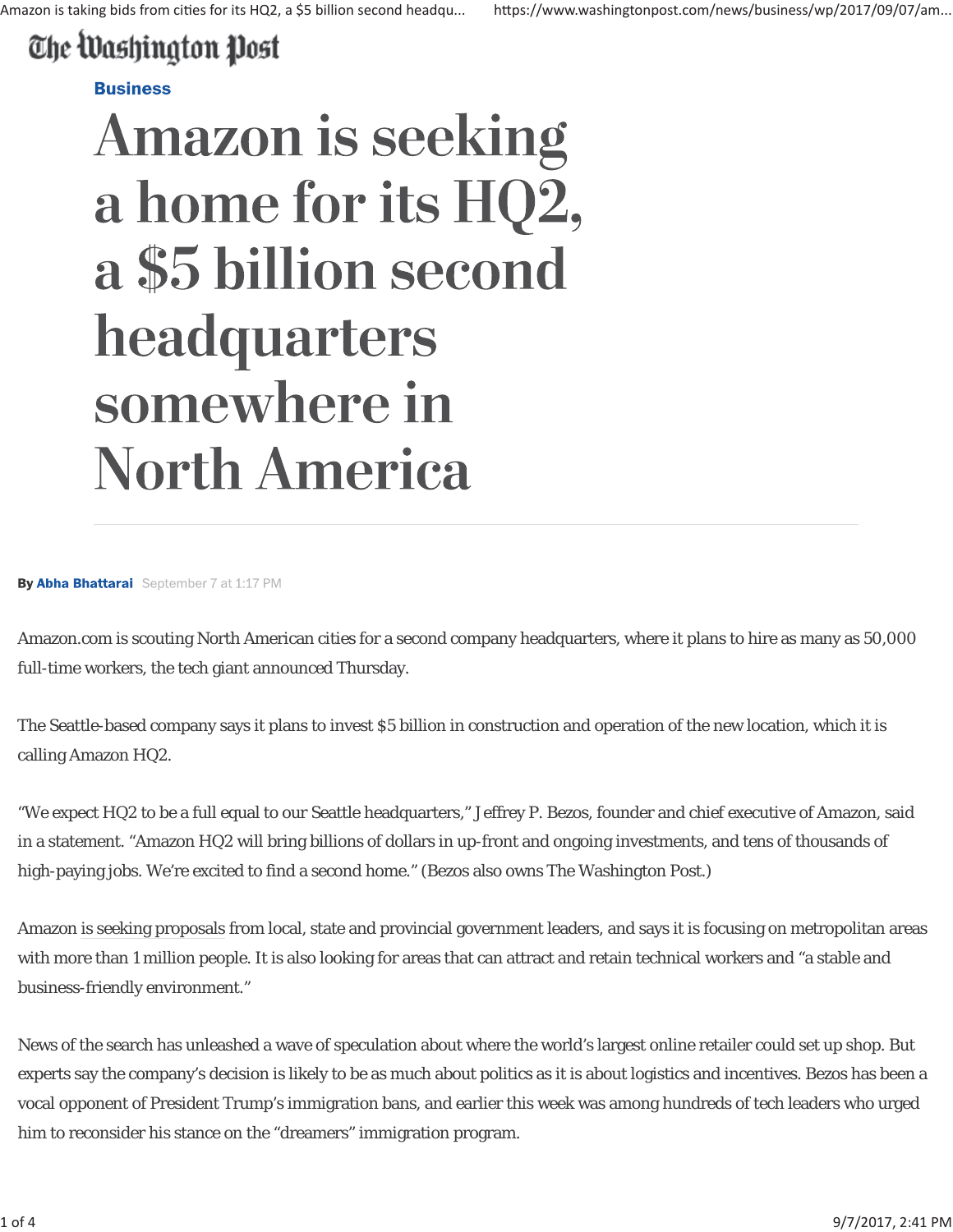"The fact that Amazon is even considering Canada and Mexico shows how important politics has become in the site-selection process," said John Boyd, a Princeton, N.J.-based location consultant whose clients include Boeing, Chevron and JPMorgan Chase. "This is a high-profile search, and Amazon has an incredible amount of wherewithal to influence state and federal legislation."

Toronto, where it is easier to hire foreign workers than in the United States, could be a top contender for Amazon's new headquarters, according to Boyd. (Other areas he thinks are likely: New Jersey, South Florida, Northern Virginia, Atlanta.)

"This is the most conveted headquarters project in the country, and Amazon will use it as a way to grow even faster," Boyd said. "New infrastructure investments, workforce training programs, tax incentives — all of those will help Amazon down the line."

Among the criteria it will consider, Amazon says, are tax exemptions and other incentives, including relocation grants and fee reductions. "The initial cost and ongoing cost of doing business are critical decision drivers," the company said in its request for proposals.

It added that the location does not need to be in an urban or downtown location, or a development-prepped site. The site should, however, be within two miles of a major highway and have access to mass transit. Amazon said it will give priority to existing buildings that are at least 500,000 square feet and undeveloped sites that measure about 100 acres.

"We want to encourage states and communities to think creatively for viable real estate options, while not negatively affecting our preferred timeline," the company said.

The announcement comes a week after Amazon completed its \$13.7 billion takeover of Whole Foods Market, leading some lawmakers to raise anti-trust concerns about the company's growth. But some say opening a sprawling new headquarters could help the tech giant win over local lawmakers.

"It would create a very favorable political environment wherever they located, such that the congressmen and senators where they locate would be supportive of the company if issues came up in Congress with antitrust," said David Kass, a professor of finance at the University of Maryland. He added that if Amazon were to choose a location represented by both Democrats and Republicans, "they would be creating friends in Congress in both parties."

Trump has also criticized Amazon in the past, including incorrectly claiming that the company doesn't pay taxes. "Amazon is doing great damage to tax paying retailers," he wrote on Twitter this month. "Towns, cities and states throughout the U.S. are being hurt — many jobs being lost!"

Amazon, which employs 380,000 people, is expanding rapidly. It is in the process of opening a number of new facilities and last month set out to hire 50,000 workers at a dozen locations across the country.

*Hamza Shaban contributed to this report.*